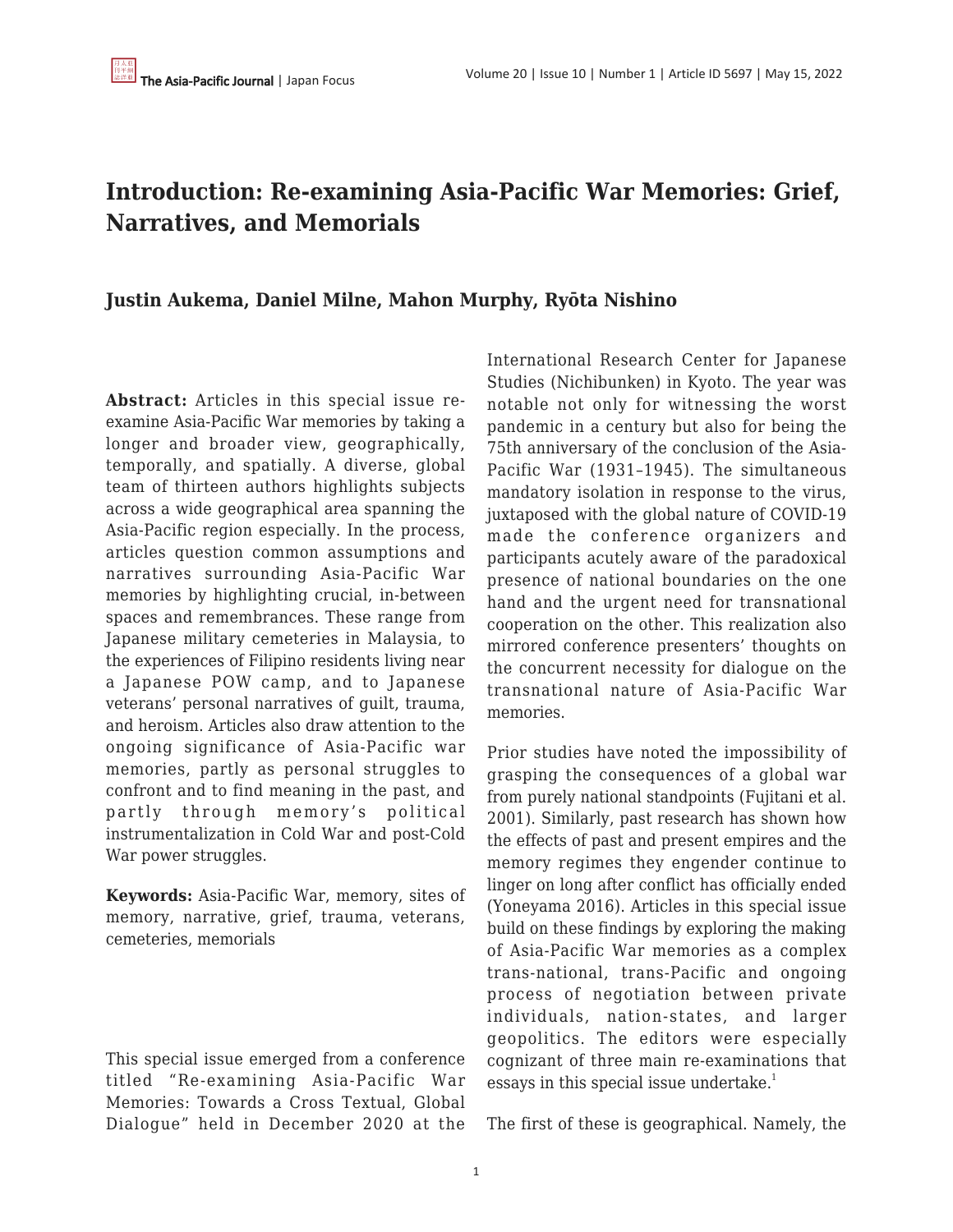articles widen the scope of the war beyond just the United States and Japan, two hegemonic players who have tended to dominate postwar memory largely due to Cold War politics and maneuverings. The end of the Cold War and onset of a "transborder redress culture" wherein previously marginalized victims, groups, and regions have increasingly pressed for recognition and compensation for past historical injustices has gone a long way toward building a more transnational memory of the war (Yoneyama 2016, viii, also Frost, Schumacher, and Vickers 2019). Consequently, English-language scholarship has increasingly come to incorporate memories beyond Japan and the US, including China and South Korea and a range of other countries throughout East and South-East Asia and the Pacific (for example, Fujitani, White, and Yoneyama 2001; Morris-Suzuki et al. 2013; Saaler and Schwentker 2008; Twomey and Koh 2017). Articles in this special issue continue this trend by focusing on previously overlooked areas including Papua New Guinea, New Zealand, and the Philippines. They also examine the cross-border movement of people such as Japanese war brides to New Zealand in the immediate postwar, and marginal spaces including the perspectives of residents living near prisoner of war (POW) camps in the Japanese-occupied Philippines.

The second re-examination is temporal; specifically, it entails taking the Asia-Pacific War beyond the narrow confines of the years of combat and re-framing it in the longer process between the pre- and postwar continuum. Contrary to popular belief, the end of the Asia-Pacific War was in no way a radical rupture from the pre-war era. For many around the Asia-Pacific, rather, the war never really ended, but carried on in various forms such as anticolonial struggles, personal battles with the scars of war, and ongoing civil war and democratization processes. Neither did empires disappear overnight—the process of decolonization was long and slow for many, while, speaking more generally, hegemonic dominance in the Asia-Pacific entered a period of neo-imperialist struggle between America and China especially. The history of colonialism and Cold War alliances provides an apt lens for observing historical continuity and the transforming utility of Asia-Pacific War memories. Though this special issue does not claim to be an extensive account of the history of decolonization in the region, individual papers do implicitly grapple with the issue. For example, Arnel Joven's discussion of the changing contours of war memory at a Japanese POW camp in the Philippines reflects the country's sometimes fraught relationship with both Japan and the United States. His findings especially resonate with scholars who have shown how US and Filipino elites utilized the idea of America as liberator from Japanese occupation to downplay its own history as colonizer there (Woods 2020).

Cognizant of these facets, articles in this special issue by Mahon Murphy, Mo Tian and Collin Rusneac tease out the changing contours of national and imperial commemorations of wars over decades. Similarly, the lasting memories of the war make central themes of several of our contributors. Justin Aukema and Ryōta Nishino highlight Japanese veterans' writings as attempts to make sense of the war retrospectively from the present-day standpoints of Western (-inspired) civilization and liberal-capitalism while pitting them against putatively primitive forms of civilization. The long war in the minds of the veterans manifested itself in different guises in public realms such as commemorative sites whose exhibits and significance altered to meet the demands of the present as well as shifting geopolitical alliances (see articles by Arnel Joven, Daniel Milne and David Moreton, and Alison Starr). At the same time, Japanese veterans returning to former battlefields in New Guinea nearly twenty-five years later illustrated that processes of mourning and repair work were ongoing, lifelong projects for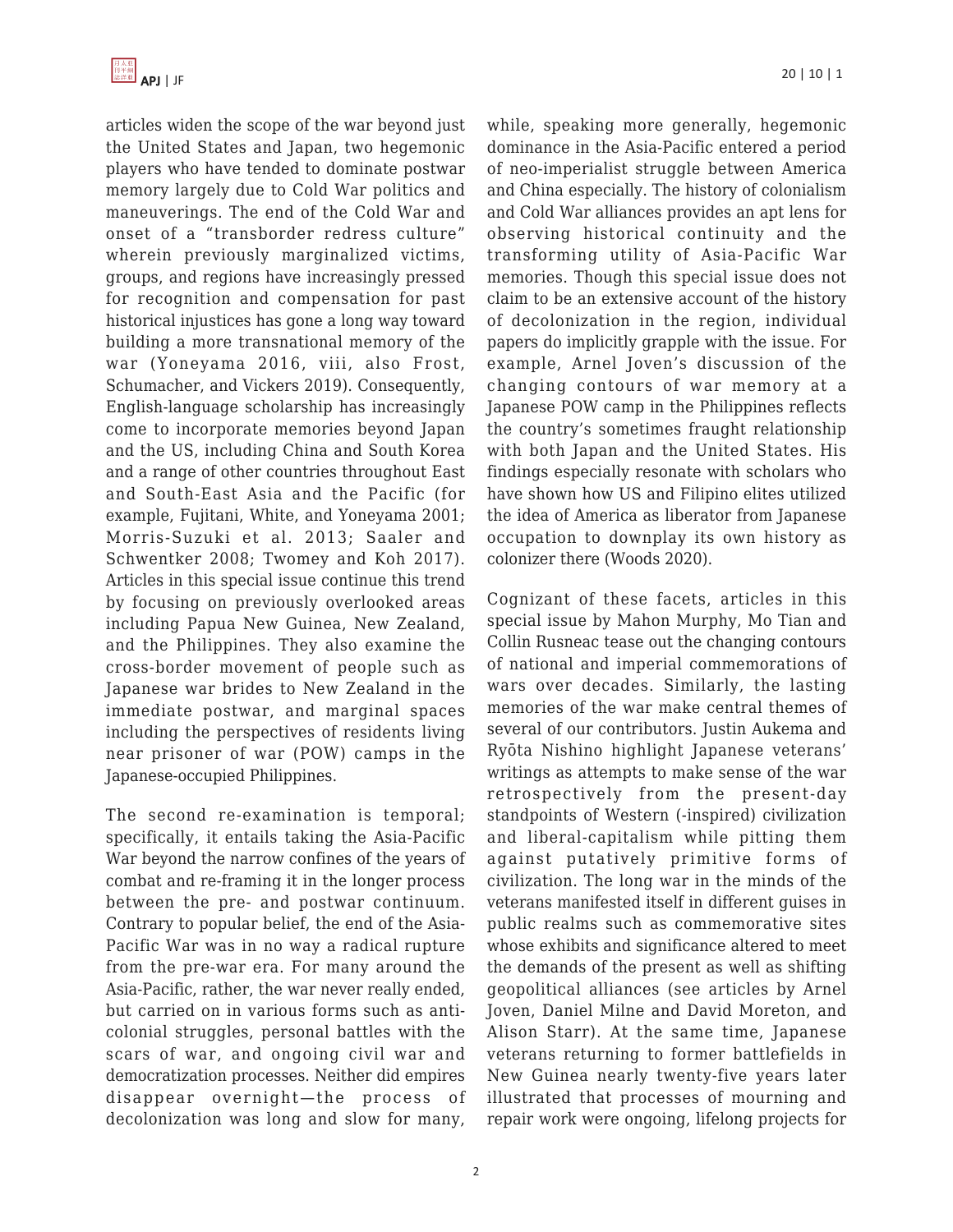

many (see Beatrice Trefalt's article).

The third re-examination is spatial – in the sense of re-examining the nature of specific spaces of commemoration. Namely, the articles move discussion of war memory beyond traditional binaries and divisions that persist in the spaces of commemoration and narratives and propose interrogating the in-between spaces. In this way, too, they interrogate established dichotomies of "us vs. them" or "victim vs. perpetrator" to highlight problematic, often thorny grey areas and points of overlap and contention. In terms of memorial sites, as recent Japanese scholarship has argued, the point is not just to show how alternative sites of memory in Japan functioned simply as "mini-Yasukunis" (Shirakawa 2015, 8,  $13$ ).<sup>2</sup> A more pressing concern is to examine how memorial sites expressed their own unique histories and problems vis-à-vis official, statesanctioned ideology. Thus, building on this observation, essays in this special issue highlight cemeteries containing the bodies of Japanese and non-Japanese in the Asia Pacific (Rusneac, Starr), and of a privately built, ostensibly Buddhist site of memorialization for the war dead (Milne and Moreton) as examples that awkwardly juxtapose with the rather linear narrative of heroic glorification promoted by the state's premier site of war-dead worship, the Yasukuni Shrine. Regarding narratives, another novel strategy that essays utilize is to focus on veterans' experiences. Veterans are the key players in war, but their views in discussions of postwar memory are often glossed over because their actual experiences and trauma of seeing the effects of violence and death do not mesh well with beautified and sanitized narratives of the war. On top of this, veterans are often both victimizers (having committed acts of violence and killing) as well as victims (of the state-military apparatus and other institutional or social forms of exploitation) in war. But this can make their experiences problematic for monolithic or revisionist accounts which try to reframe the war as purely a black-and-white contest between "good" and "evil." Thus, articles in this special issue examine how veterans maneuvered the complex landscape of competing ideologies and justifications of war (Aukema, Nishino); they examine veterans as active agents in shaping national narratives of mourning which both complemented and contradicted state attempts to use their sacrifices to beautify war (Trefalt); they show how veterans' narratives can make uneasy bedfellows with state instrumentalization of war memory (Tian); and they demonstrate how past commemoration of military sacrifice often competes with contemporary notions of how to remember the war dead (Rusneac).



**Figure 1: An image of Ryōzen Kannon in Kyoto's Higashiyama area. The imposing structure is largely overshadowed by nearby World Heritage sites such as Kiyomizu Temple, while its function and history as a war memorial are perhaps even less well known. The complexities of the site are examined in detail in the essay by Daniel Milne and David Moreton in this special issue. Photo by David Moreton, 2017.**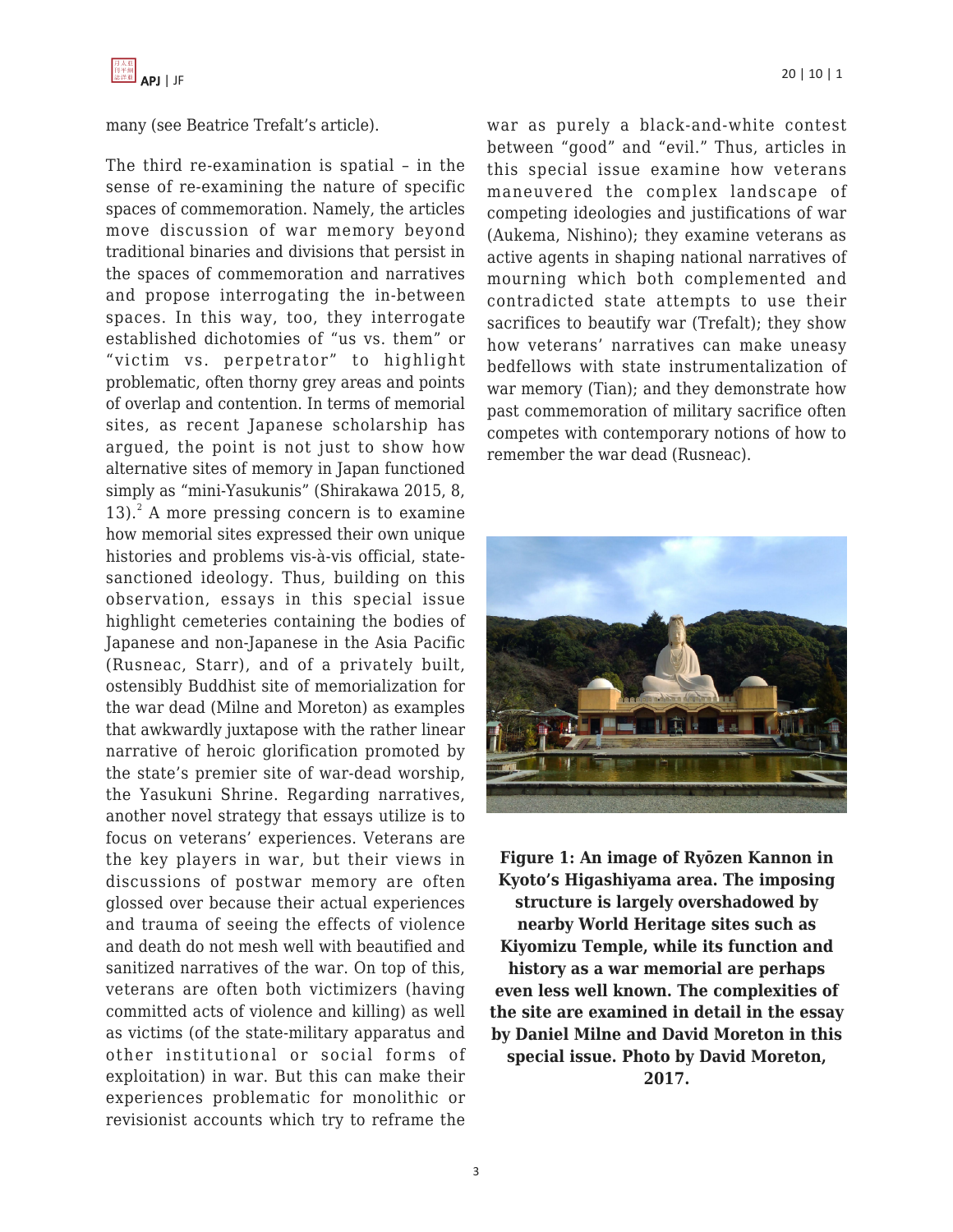#### **The Structure of this Special Issue**

With these themes in mind, and in order to better flesh out important points of convergence and divergence between them, the articles in this special issue are not ordered geographically, chronologically, or according to well-established sites and binaries, but within three general, though overlapping, themes: (1) sites of mourning, (2) personal narratives, and (3) commemoration and memorialization.

#### Sites of Mourning

Jay Winter popularized the term "sites of mourning" in his pioneering study of personal grief and the commemoration the First World War (2000; 2014). Modern nation states were unique in that they mobilized individual civilians to fight and die in their wars. To justify these actions, states created the "myth of the war experience" which often beautified and gave meaning to private citizens' war deaths for the nation (Mosse 1990, 7). But the task from the outset was beset by an inherent tension and contradiction: the dual competing desires to publicly commemorate and to privately mourn. By managing memories of the war dead through publicly constructed monuments and memorial institutions, states were partly able to instrumentalize and channel private grief over lost loved ones into patriotic affect and nationalism. Yet personal sadness and suffering (Acton 2007; Choi 2001), including that expressed through resistance (Figal 2018; Fryer et al. 2021), often clashed with states' inherent need to beautify and heroize war in support of national aims. As contributions in this special issue reveal, this tension has been most clearly apparent when bereaved family members and veterans negotiated with the state over how to handle the physical remains of the war dead. The arena for such negotiations, moreover, have included numerous "sites," especially cemeteries for the war dead and at former battlefields where slain soldiers' remains lay fallen. Articles in this special issue highlight such sites of mourning not only as spaces where personal grief becomes highly politicized, but also as potential transnational sites of either geopolitical dispute or reconciliation.

First, Collin Rusneac explores the notion of the national war cemetery as a transnational space of mourning, education, and memory. He concentrates on two Japanese war cemeteries, one within Japan's national borders in Osaka, and the other outside, in Malaysia. Through his focus on these two sites, he posits an alternative to Japan's national memorial landscape which is often dominated by the Yasukuni Shrine. While Japan has an official commemorative infrastructure, it is relatively decentralized and disjointed. Accordingly, Japanese war cemeteries built either inside Japan or elsewhere rely on local operational infrastructure. As Rusneac shows, this has allowed for a variety of commemorative practices and created spaces to discuss Japan's wartime and imperial past away from the hegemonic narrative and political controversies of Japan's more well-known sites of mourning.

The role of war cemeteries as sites of transnationalism and diplomacy is further developed in Alison Starr's discussion of dual Japanese and Australian war cemeteries in Cowra, Australia. These cemeteries were originally built to inter over two-hundred Japanese and five Australians who died due to a breakout by Japanese prisoners from the nearby POW camp but were extended to include civilian and military Japanese who died in Australia during the war. As Starr explains, town leaders and visiting Japanese officials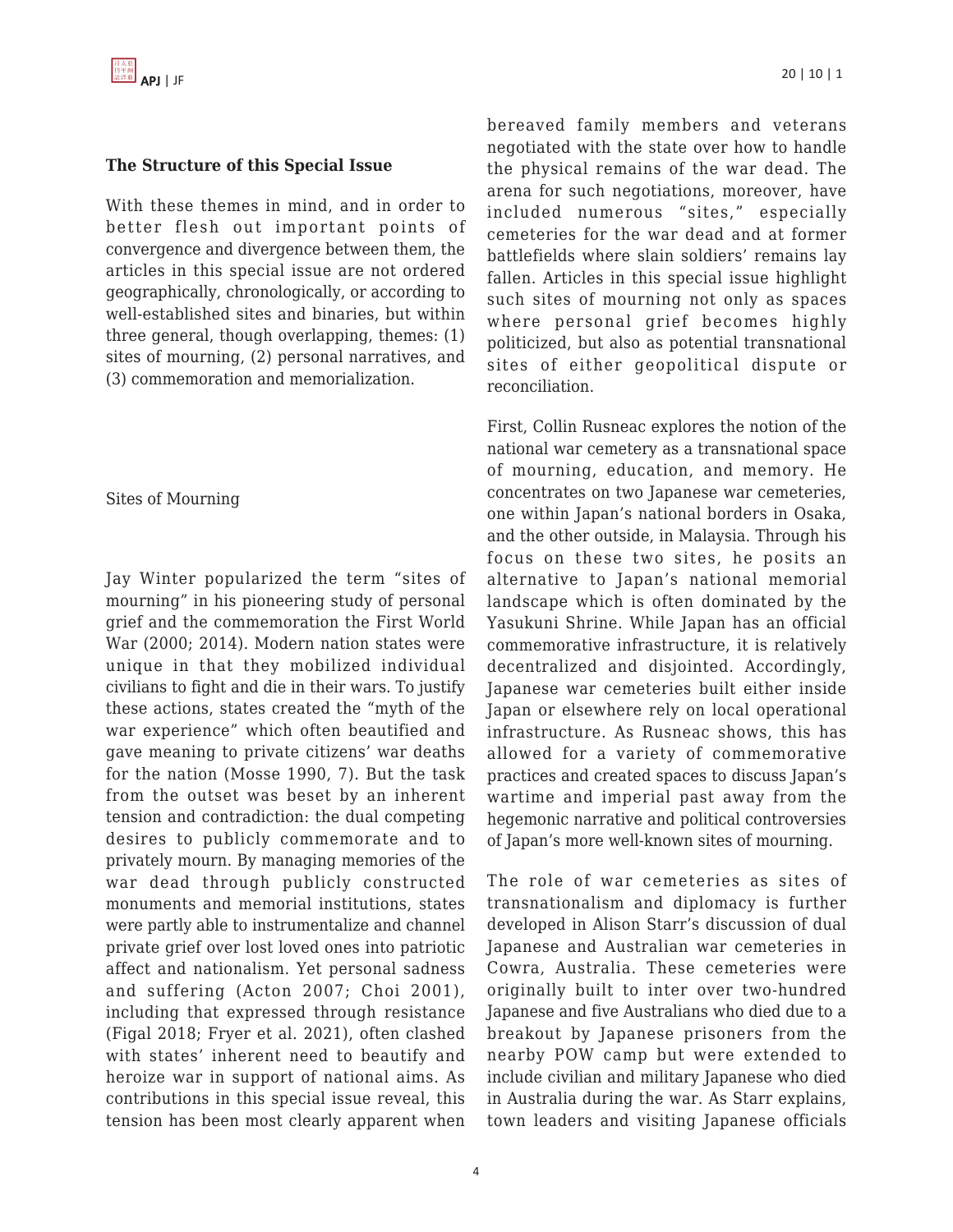have developed these cemeteries and a series of interlinked memorial spaces and events to transform Cowra more widely into a space of grief and reconciliation for veterans, locals, and diplomats, and as a site of domestic and international tourism and binational diplomacy.

While cemeteries are emblematic sites of mourning for grieving veterans and public, Beatrice Trefalt's article reminds us that former battle sites present another realm of mourning with immediacy especially to veterans and the bereaved. In teasing out the various symbolic meanings in visual representations of sites of mourning, Trefalt highlights acts of collective remembrance that help us understand what groups of people are trying to achieve, both politically and personally, when they act in public to conjure up the past. At the heart of her analysis is a photographic book compiled by a group of Japanese veterans who embarked on a bone collecting trip to New Guinea in 1969. Exploring how the book is designed to elicit emotional responses in the reader, Trefalt highlights the role of affect in war memory, specifically in efforts to arrest the forgetting of the war dead and of campaigns in the war not canonized in collective memory.

#### Personal Narratives

Articles in this section explore how the personal narratives of wartime survivors attempt to reconcile their experiences, memories, and senses of "self" against officially sanctioned remembrances. Various studies have highlighted both the importance of cognitively ordering individual experiences, i.e., memories, into coherent narratives for the construction and assertion of self-identity (Hunt 2010), and the necessity of transforming memories into narrative form to convey them to others and facilitate their cross-generational transmission (Assmann 2008). Moreover, wartime survivors have often been compelled by a "need to narrate," not only to repair a psyche and identity fractured by traumatic past experiences, but also from various feelings of either obligation to the dead or other forms of "survivor guilt" (Aukema 2016). Working their experiences into coherent narratives frequently allows wartime survivors to make sense of and provide meaning to the past.

One of the most common ways wartime survivors have narrated their experiences has been through writing. For centuries literature, fictional or otherwise, has provided a means for individuals to articulate and represent the subjective and emotional aspects of war that are often masked by official histories and impersonal statistical data. In the modern era, diary writing became a nearly universalized tool for soldiers to record their battlefield experiences. These often provided the raw material for many subsequent veterans' literary writings and tales (senkimono in Japanese) in the postwar (Moore 2013). Soldiers' written narratives were highly complex, many times mixing platitudes and other common lingo from the era which seemingly glorified war on the one hand, with often brutal and horrifically vivid descriptions of battle, and at times probing accounts of personal responsibility on the other (Takahashi 1988; Yoshida 2005; Yoshida 2011). The mass-mobilization of total war meant that civilians also wrote about the Asia-Pacific War. Japan's atomic-bomb literature as well as "war experience writings" (sensō taiken kiroku) are notable examples. The diversity of war experience writings makes generalized statements about a singular "war literature" difficult. Yet, as essays in this special issue remind us, it is perhaps more helpful to investigate each individual work as a unique attempt to situate the authors' personal experiences in the context of the broader social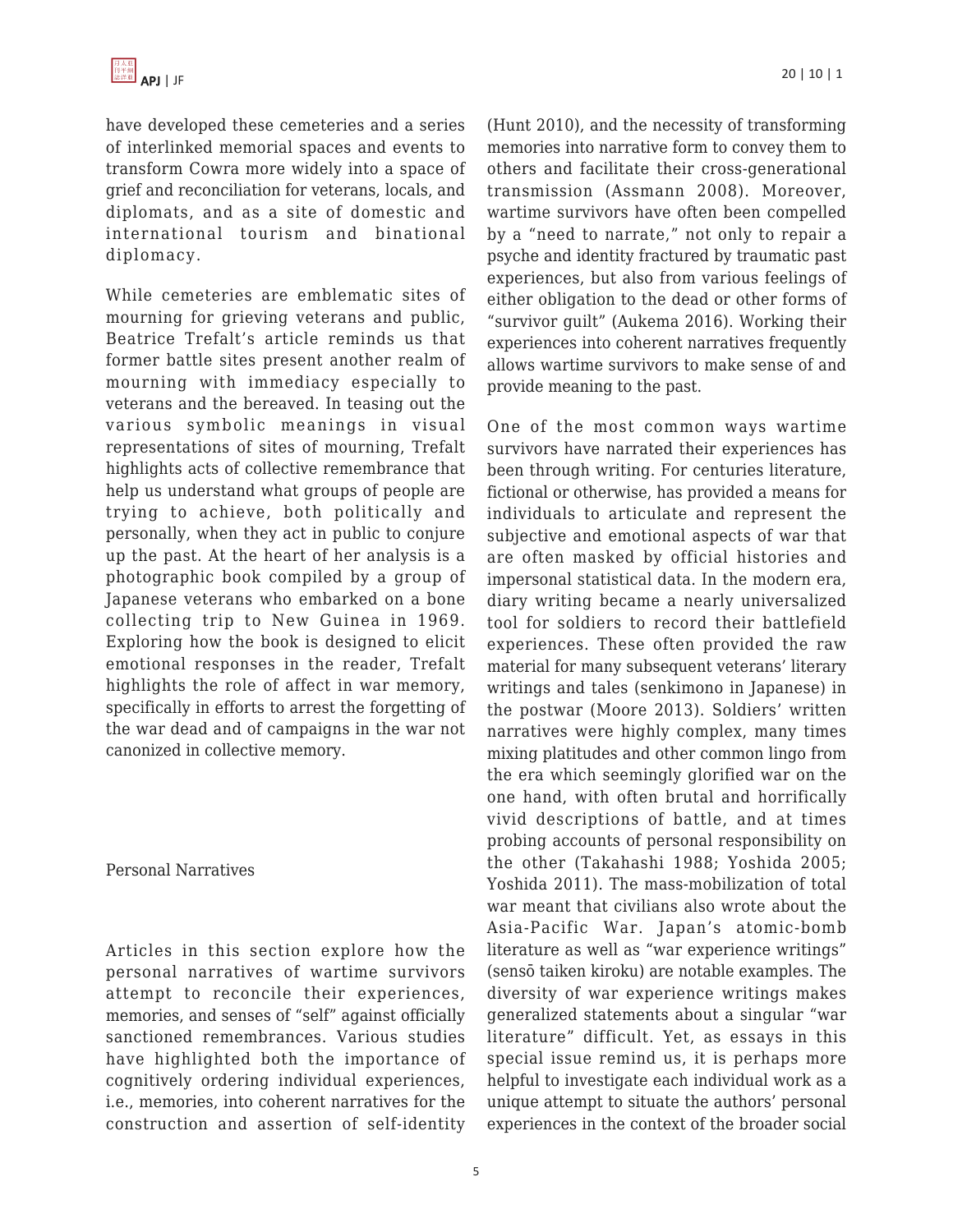

#### construction of memory.

Not all wartime narratives are written down or published, however. Oral narratives voiced within familial or friendship groups or in public, such as when wartime survivors and victims give speeches or open testimony, are also significant forms of war narrative. Stories told within families, for instance, have formed a key part of the intergenerational transmission of wartime memories, and have enabled generations of "post-memory" wherein survivors' children internalize their parents' or relatives' memories as their own (Hirsch 1992). Post-memories of war and atrocity, some have argued, can remain so strong in society that they even live on as kinds of cultural trauma (Hashimoto 2015). Oral histories can also shed invaluable light on hitherto unexplored or neglected aspects of the past, and can either challenge or reaffirm dominant, hegemonic historical narratives and memories of the past (Perks 1998). The academic researcher, too, through the process of recording and documenting oral histories, shares in this production process, and published oral-history compilations continue to inform our understanding of the Asia-Pacific War (e.g., Cook and Cook 2000).

Essays in this section explore these and other multifaceted aspects of Asia-Pacific War memories as expressed through personal narratives and literature. First, Justin Aukema's article compares war-themed literary works written by two Japanese veterans Furukawa Shigemi and Kamiko Kiyoshi. In searching for hope in defeat and their Cold War-era presents, both authors deployed what Aukema identifies as a kind of literary "modernization theory" whereby they attributed the Japanese defeat to the pervasive feudal mindset of the Imperial Japanese Army (IJA). This message is symbolically emphasized and illustrated by the stories' protagonists, Japanese soldiers whose disgust with what they see as the IJA's outdated tactics and ethos leads them to desert mid-battle. In this way, Aukema argues, the novel's protagonists function as what he calls "anti-hero heroes," since, while their military desertion would have been considered shameful during the war, they were justified post hoc in the postwar when Japan's military apparatus and empire were thoroughly disgraced and denounced. The ultimate objective of the anti-hero hero, therefore, in this milieu, is not to decry the horror of war, but rather to recast Japan's substantial wartime defeat as a symbolic victory of the forces of "modernity" over those of a discredited feudalism-militarism.

While Aukema focuses on the political utility of modernization to support a proposal for national rehabilitation, Ryōta Nishino's article illustrates the potential of the memoir to bring psychological healing to an individual veteran. Nishino, in his analysis of the writings of the Japanese veteran and memoirist, Ogawa Masatsugu, traces the personal trauma of war. For Japanese troops and other defeated soldiers coming to terms with the shift from winning to losing a war in which psychology, war memoir and life history converge was a difficult undertaking. Through tracing his initial personal trauma in China to his war experience in New Guinea, Ogawa's memoir highlights an inner struggle between that of victim and perpetrator that troubled many veterans in Japan and elsewhere.

Meanwhile, Matthew Allen looks at another personal struggle: this one a veteran-author's grudge against the cynical ethos of the IJA. His source for textual analysis is Maetani Koremitsu's 1962 comic, Robotto tokkōtai, whose protagonist, Robotto, is a clumsy robot who unwittingly joins Japan's infamous unit of "kamikaze" Special Attack Force (tokkōtai) pilots. While these pilots were glorified and even deified during the war and by nationalists in the postwar, Maetani critically mocks this image through his humorous portrayals of Robotto's follies. Namely, Robotto proves time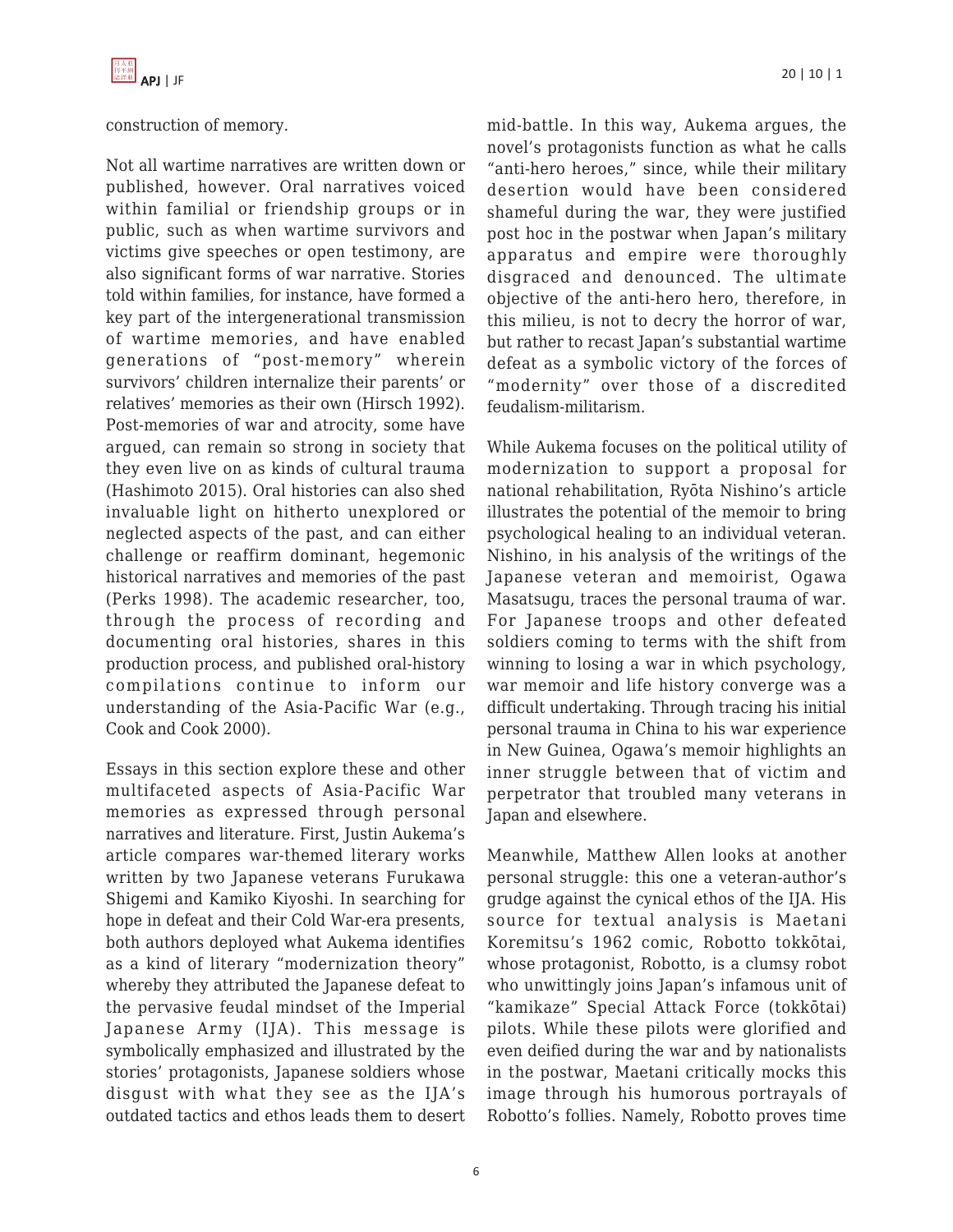

and time again, often quite humorously, incapable of carrying out his "sacred" duty to sacrifice his life for nation and emperor. Yet the humor works because this military ethos was indeed discredited in the postwar period. In this way, Allen shows how Maetani's Robotto character was not only an "anti-hero hero" but also how the comic compromises notions of "post-memory" by portraying the war itself as a tragic farce. Thus, he proposes the idea of "counter-post-memory" instead to characterize such works as Maetani's.

Additionally, Elena Kolesova and Kanazawa Mutsumi highlight important aspects of women's experiences of war and its aftermath. The authors ask how Japanese war brides in New Zealand responded to the challenges of international marriage in an era in which prejudice to a former foe lingered. The stories they told generally follow the arc of triumph over adversity in which the women found confidence as they gained more skills, expanded their social networks, and climbed the career ladder. Furthermore, the authors show how a few war brides were highly instrumental in the rapprochement and the reinvention of the New Zealand-Japan relationship, and that their new environment allowed them to exercise agency beyond the confines of the domestic realm. However, behind their "success stories," the testimonies underline the internalization of Japanese gender expectations to be "good wives and wise mothers" (ryōsai kenbo) and of equivalent expectations in New Zealand. Most significantly, perhaps, the article points to the residual ambivalence beneath the veneer of putatively successful migrant stories told and heard across generations.

Commemoration and Memorialization

The third theme of the special issue pertains to commemoration and memorialization. While both these terms indicate the preservation of memory, here "commemoration" refers especially to intangible ceremonies and practices, and "memorialization" refers particularly to tangible objects such as memorial markers, monuments, and statues. Each indicates a form of what Maurice Halbwachs called "collective memory," meaning that they extend beyond the individual, subjective psyche and contain public aspects as means of social remembering (1992). They are also forms of what Jan Assmann and John Czaplicka termed "cultural memory," wherein memory becomes crystallized around objects, texts, and rituals as a prerequisite of its intergenerational transmission (1995). Additionally, they can serve as what Pierre Nora referred to as "sites of memory" (lieux de mémoire), specially designated spaces and places of remembrance that serve as loci and focal points of group memory and identity (1989). Commemoration and memorialization are closely related to mourning. Yet, unlike private gravestones or expressions of grief, commemoration and memorialization are especially and explicitly public expressions of remembrance. Moreover, memorials and rituals once they enter the cultural realm can facilitate the transmission of shared remembrances long after the actual events have passed and far beyond any single individual. Furthermore, while, for some, commemoration and memorialization may occur in tandem with expressions of grief, they are distinguished at the same time by their overt emphasis on honoring and celebrating the past.

Commemoration and memorialization are also highly contested. This is because they are commonly markers to reaffirm self-identity, celebrating and remembering either the pain or heroism of typically a single memory group, e.g., the heroism of the victors, or the suffering of the victims (Gillis 1996). Modern war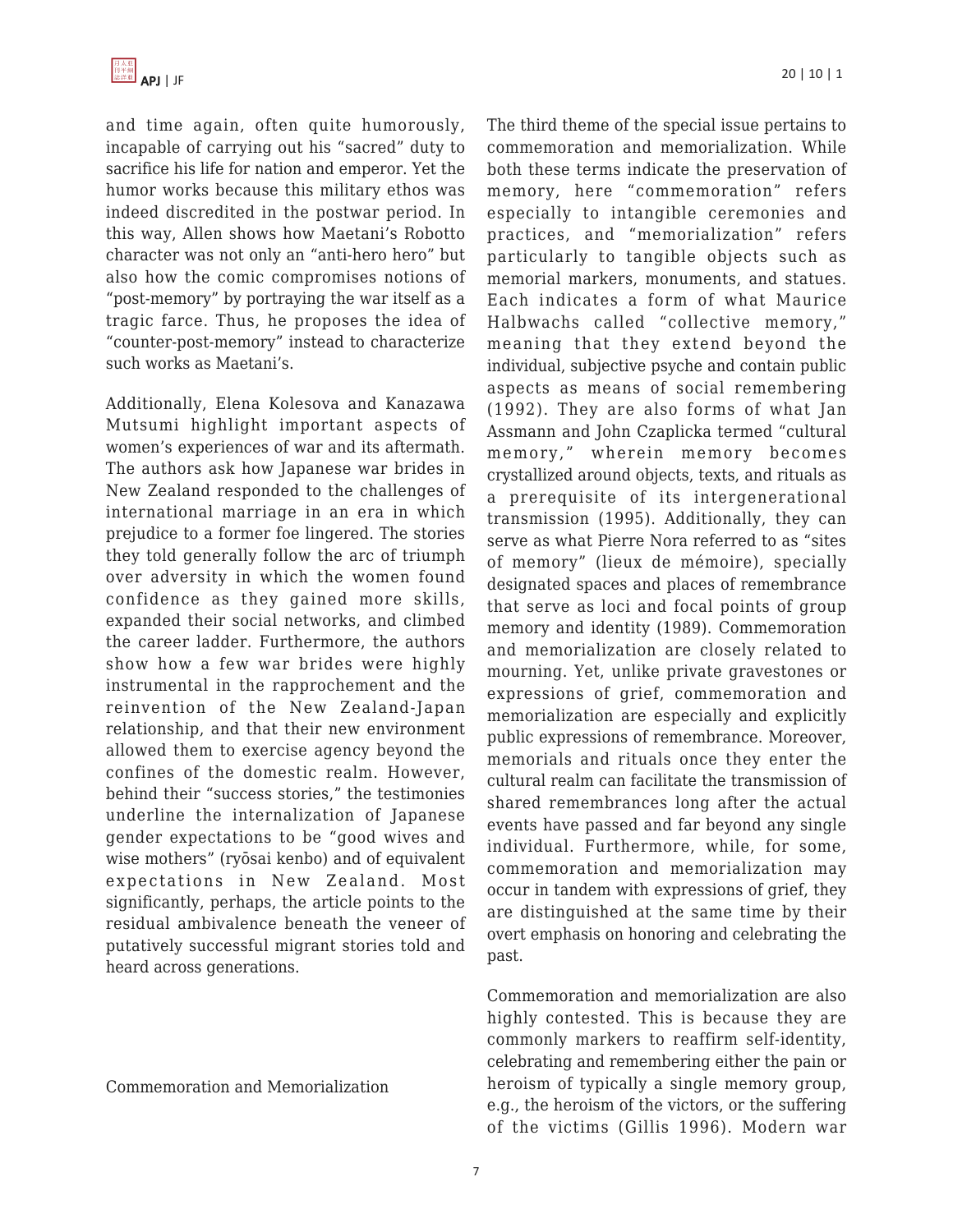

monuments and ceremonies, for instance, have been especially tied to the nation-state and have therefore tended to focus on remembering only the national war and military dead rather than the transnational and civilian victims of conflicts (Mosse 1990). And commemoration and memorialization often reaffirm the nation as an "imagined community," through shared remembrances (Anderson 2006). Within this process, nation-states wield their inordinate power to exercise what Ashplant et al. called a "hegemonic framing of memory," wherein selective historical remembrances themselves are used to include or to preclude equal membership rights within the national body (2000, 53).

At the same time, commemoration and memorialization can also be sites of "countermemories" used by civic or marginalized groups to challenge dominant narratives and discourses of the past (Misztal 2003, 64). Similarly, it has been the function of "countermonuments" "not to console but to provoke" and "instead of monumentalizing [...] rather encourage people to think for themselves and motivate them to constantly remember" (Young 1992, 276, 274). Furthermore, as John Bodnar noted, memorials always beautify and aestheticize the dark and painful aspects of war; yet at the same time they can never completely hide that fact that real people nevertheless died, a facet often reflected in the names of the dead that are carved on many memorials (2010, 123).

The essays in this special issue dealing with the general topic of "commemoration and memorialization" deal directly with these and other prescient questions and features as they relate to public remembrances of the Asia-Pacific War. First, Daniel Milne and David Moreton investigate Ryōzen Kannon, a giant statue of the Buddhist goddess of mercy built in Kyoto in 1955 by business entrepreneur Ishikawa Hirosuke to memorialize war dead of the Asia-Pacific War. Through the lens of Ryōzen Kannon, Milne and Moreton trace the shifting landscape of Japanese war memory and commemoration of the war dead, identifying points of convergence and divergence between the pre- and postwar eras, and tracing the complex relationship vis-a-vis memorialization between civic and state actors. In the authors' analysis, Ishikawa and his pet project, Ryōzen Kannon, are a mini-drama for a larger transformation in Japanese nationalism and patriotism in general. On the one hand, Ishikawa and Ryōzen Kannon carried over from the prewar the desire to worship the war dead and to absolve them of wrongdoing via religious purification. Yet on the other hand, Ishikawa strove to distinguish his memorial from earlier forms of Yasukuni nationalism and to achieve a broader view that emphasized Japan's commitment to postwar liberal internationalism. As the authors show, however, sites of memory such as Ryōzen Kannon are temporally bounded not only by the lifespan of their memory communities, but also broader geopolitical memory regimes, here specifically that of the Cold War.

Next, Arnel Joven shifts the focus to commemoration in the Philippines. Namely, he zooms in on the shifting historical remembrances of an American-Filipino POW camp, Camp O'Donnell, run by the Japanese military on Luzon Island. Like other articles in this special issue, Joven's essay highlights the dominant role of Cold War geopolitics in shaping memories and narratives at the site. Namely, this was the construction of a "canonical narrative" which focused on the shared suffering of Filipino and American prisoners at the camp, a facet that resonated nicely with the ruling-class characterization the Cold War Philippine-American alliance as a joint and "equal" partnership. Yet as the Cold War geopolitical dynamics shifted and the regime of Ferdinand Marcos lost its popular legitimacy, local activists called for greater recognition of the suffering of Filipinos, who had outnumbered US POWs at the camp. But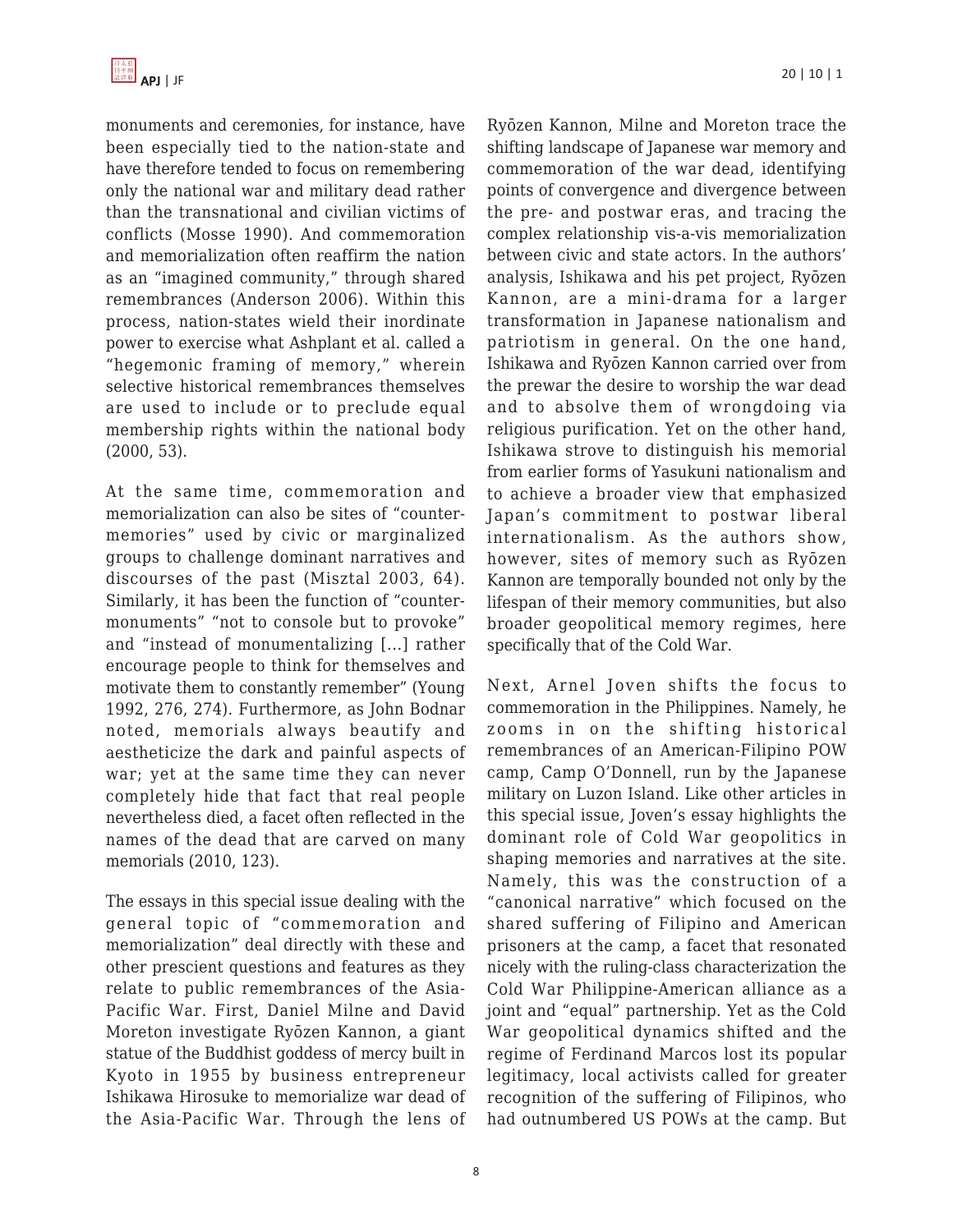

the influence of the geopolitical maneuverings of trans-Pacific empires had not yet dissipated. This was evidenced in 1991, when the pro-US Philippine President Corazon Aquino opened the Capas National Shrine to commemorate the Allied soldiers who died at Camp O'Donnell. As Joven shows, this too indicated the ongoing instrumentalization of historical memories and narratives for contemporary political purposes, since the construction of the shrine was partly used to silence widespread popular anti-America and anti-US-base sentiment.

Meanwhile, Mo Tian shows how the instrumentalization of Asia-Pacific War memories has been a trans-Pacific affair, and subject to neo-imperialist desires on both sides of the Asia-Pacific. Tian focuses on the ways in which Cold War and contemporary geopolitical alliances have influenced changes to official war remembrances and narratives in the People's Republic of China (PRC). One is the way that the PRC has characterized the war, initially portraying it as a Communist-led "war of resistance" and victory of the proletariat class over imperialism, only later to abandon this in favor of an emphasis on shared national humiliation and suffering at the hands of the Japanese. Along with this, Japanese war crimes, which had initially been largely downplayed in Chinese Communist Party (CCP) remembrances, eventually came to receive much more attention and to gain prominence amidst growing regional nationalism. And, in the same way, the representation of the role of the Kuomintang nationalists went from negative toward positive, reflecting the CCP's desire to win support for Taiwanese reintegration with the Chinese mainland.

The last article in the special issue, by Mahon Murphy, points to future paths for research about commemorating the Asia-Pacific War through comparison with the twentieth century's other "World War." While most of our contributors reflect on the future of Asia-Pacific War memory, Murphy provides a vital intervention by urging us to look back in time to alert us to what we might have overlooked. Murphy's article explores some common themes between commemoration of the First and Second World Wars, and the potential for linking historiographical developments in studies of both conflicts. The shift in the geographical lens of studies of the First World War away from the Western Front in France ushered in new ways of thinking about war, empire, and its impact on the so-called peripheries of the globe. Looking at modern commemoration practices from a comparative perspective of both world wars helps to not only understand the broader development of these practices but also to re-integrate the peripheries into a truly global narrative.

#### **Conclusion**

We began our introduction to this special issue under the heading of "re-examination" and highlighted three ways in which contributing essays go about this. We, therefore, would like to close by making a final appeal for the process of re-examination itself. Perhaps the main reason for re-examination is that once is never enough: memory is always changing and never static. We are constantly updating and revising our memories to meet contemporary needs and desires (Hunt 2010, 116; Lowenthal 1985, 348; Munslow 2006, ix). Moreover, as Viet Thanh Nguyen astutely noted in the title of his 2016 book on memories of the Vietnam War, with memory "nothing ever dies." That is to say, battles for the ownership of the past continue on long after the original conflicts have ended. And this phenomenon is not limited just to recent events either; remembrances even of ancient events often continue to inform contemporaneous notions of identity and global geopolitics today. Much of this is tied up with social context, and what we remember and forget is constantly changing as generations pass and political regimes rise and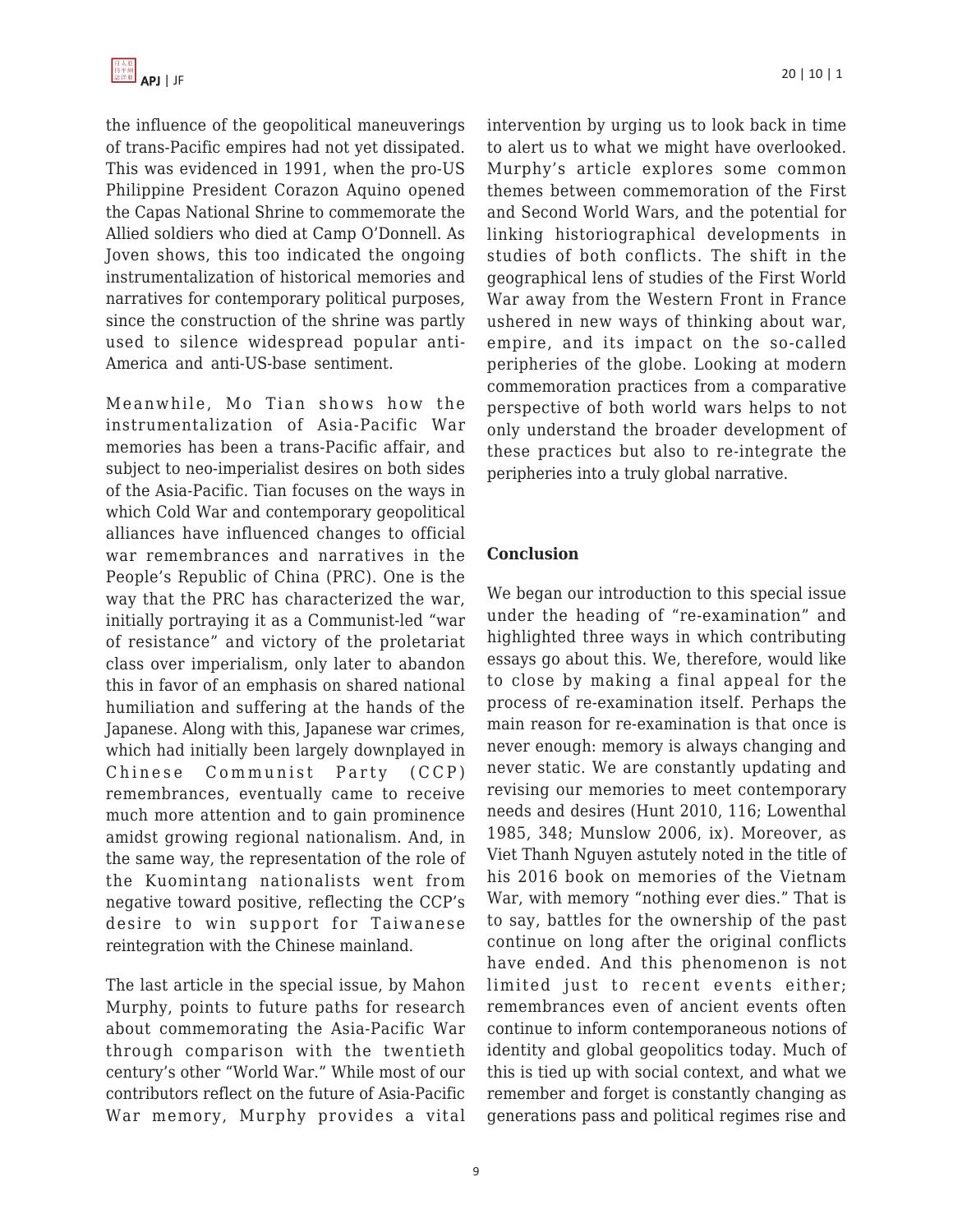fall. Yet still nothing is ever really "finished" nor even forgotten in this sense. As St. Augustine observed one and a half millennia ago, memory is a "vast, immeasurable sanctuary" whose depths can never be fully plumbed (1961, 216). It is the very present-day utility of memory in combination with its sheer limitlessness that makes it so: insofar as they have needs and desires to fulfill, future generations and groups will always find something to remember.

Still, the passage of time makes a difference for how we remember. In particular, time has the tendency to smooth over memory's rough edges, and its most contested and problematic elements, into a generally simplified and easily condensed narrative. As memory scholars, thus, we must be particularly attentive to the granular details and to what precisely is lost along the long route of remembrance. Added to this, today, we can also note shifts in the ways in which remembrance occurs. For instance, Pierre Nora mused on the effects of modernity and technology on memory which he thought had led to an abundance of preservation and proliferation of memories (1989). Supercomputers, to take one contemporary example, enable us to preserve and record vast amounts of information. But we can also observe the opposite effects and trends. Globalization and technology have not just led to an abundance of memory but also a memory deficit. Just as capital and power are centralizing around a few tech giants, memories have undergone a process of centralization, concentration, and simplification. Twitter feeds for example amplify some messages to astounding proportions but the actual number of messages in fact decreases. We can see the same trend with Asia-Pacific War memories and narratives, which center around a few hot button issues that fan the Twitter flames. The effects of this mnemonic centralization are the marginalization and even erasure of alternative memories and narratives, especially ones which occupy complicated gray zones or are not easily reduced to simple messages such as "good vs. bad" or "us vs. them."

Memory work, therefore, is a never-ending, infinite process that necessitates continued critical examination as contemporary technology, society, ideology, and geopolitics shift and transform. This is the salient point that we wish to highlight through this introduction and the broader special issue, as contributing essays open new avenues for exploration and highlight the ever-shifting contours of Asia-Pacific War memories.

#### **Acknowledgements**

The editors would like to thank, first and foremost, all the special issue contributors for their continued patience with us throughout the editing process. We also extend our deep gratitude to Nichibunken for letting us use its space and facilities to expand our conference to a global reach. Additionally, we greatly appreciate the assistance of editors at the Asia-Pacific Journal: Japan Focus, especially Tessa Morris-Suzuki for her expert advice, Sven Saaler for his insightful and detailed feedback, and Mark Selden for his early interest in our project and for helping us get it off the ground. Also, we are grateful to the help of outside reviewers including Morris Low, Kirk Denton, Jessica Jordan and others who cannot be named here but who provided invaluable comments and suggestions.

#### **References**

Acton, Carol. 2007. Grief in Wartime: Private Pain, Public Discourse. London: Palgrave

Macmillan.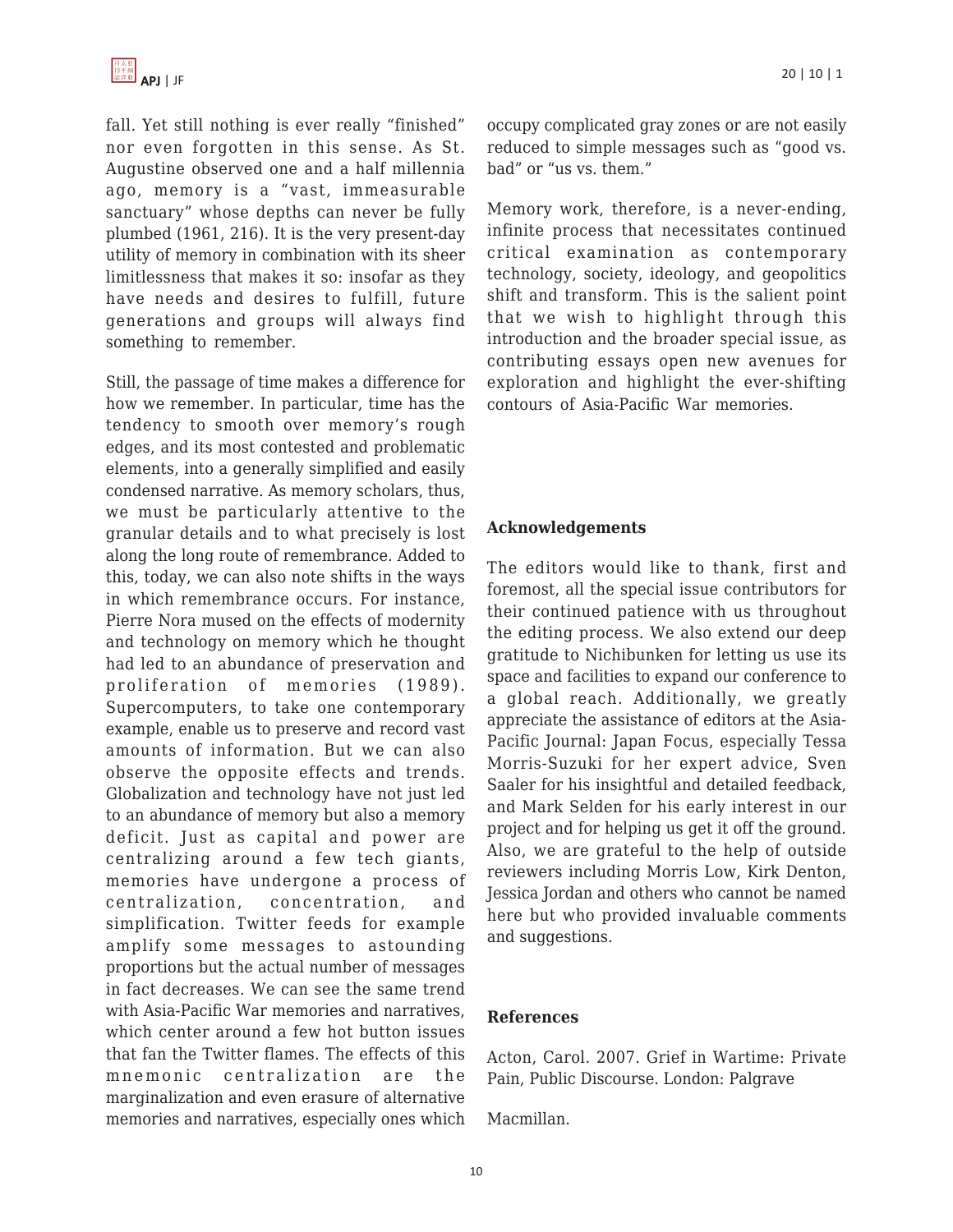

Anderson, Benedict. 2006. Imagined Communities: Reflections on the Origin and Spread of

Nationalism. London: Verso.

Ashplant, T. G., Dawson, Graham, and Roper, Michael (eds.). 2000. The Politics of War Memory and Commemoration. London: Routledge.

Assmann, Aleida. 2008. "Transformations between History and Memory." Social Research 75 (1): 49–72.

Assmann, Jan, and Czaplicka, John. 1995. "Collective Memory and Cultural Identity." New German Critique 65: 125–133.

Augustine of Hippo (Saint). 1961. Confessions. Translated by R.S. Pine-Coffin. Harmondsworth: Penguin.

Aukema, Justin. 2016. "The Need to Narrate the Tokyo Air Raids: The Literature of Saotome

Katsumoto." In Rachael Hutchinson and Leith Douglas Morton (eds.). The Routledge Handbook of Modern Japanese Literature. Abingdon: Routledge, 198–210.

Bodnar, John. 2010. The "Good War" in American Memory. Baltimore: Johns Hopkins University Press.

Choi, Chungmoo. 2001. "The Politics of War Memories Toward Healing." In Takashi Fujitani, Geoffrey M. White, and Lisa Yoneyama (eds.). Perilous Memories: The Asia-Pacific War(s). Durham NC: Duke University Press, 395–411.

Cook, Haruko Taya, and Cook, Theodore Failor. 2000. Japan at War: An Oral History. London. Phoenix Press.

Figal, Gerald. 2018. "The Treachery of Memorials: Beyond War Remembrance in Contemporary Okinawa." In Remembering the Second World War. Patrick Finney (ed.). London: Routledge, 143–157.

Frost, Mark R., Vickers, Edward, and Schumacher, Daniel. 2019. "Introduction: Locating Asia's War Memory Boom: A New Temporal and Geopolitical Perspective." In Mark R. Frost, Daniel Schumacher, and Edward Vickers (eds.). Remembering Asia's World War Two. London: Routledge, 1–24.

Fryer, Tiffany C., Belle, La Vaughn, Galanin, Nicholas, Upton, Dell, and Wolde–Michael, Tsione. 2021. "As the Statues Fall." Current Anthropology 62 (3): 373–384.

Fujitani, Takashi, White, Geoffrey M., and Yoneyama, Lisa (eds.). 2001. Perilous Memories: The Asia-Pacific War(s). Durham NC: Duke University Press.

Gillis, John R. 1996. Commemorations: The Politics of National Identity. Ithaca: Princeton University Press.

Halbwachs, Maurice. 1992. On Collective Memory. Translated by Lewis A. Coser. Chicago: University of Chicago Press.

Hashimoto, Akiko. 2015. The Long Defeat: Cultural Trauma, Memory, and Identity in Japan. New York: Oxford University Press.

Hirsch, Marianne. 1992. "Family Pictures: Maus, Mourning, and Post-Memory." Discourse 15 (2): 3-29.

Hunt, Nigel. 2010. Memory, War and Trauma. Cambridge: Cambridge University Press.

Lowenthal, David. 1985. The Past Is a Foreign Country. Cambridge: Cambridge University

Press.

Misztal, Barbara. 2003. Theories of Social Remembering. Maidenhead, England; Philadelphia: Open University Press.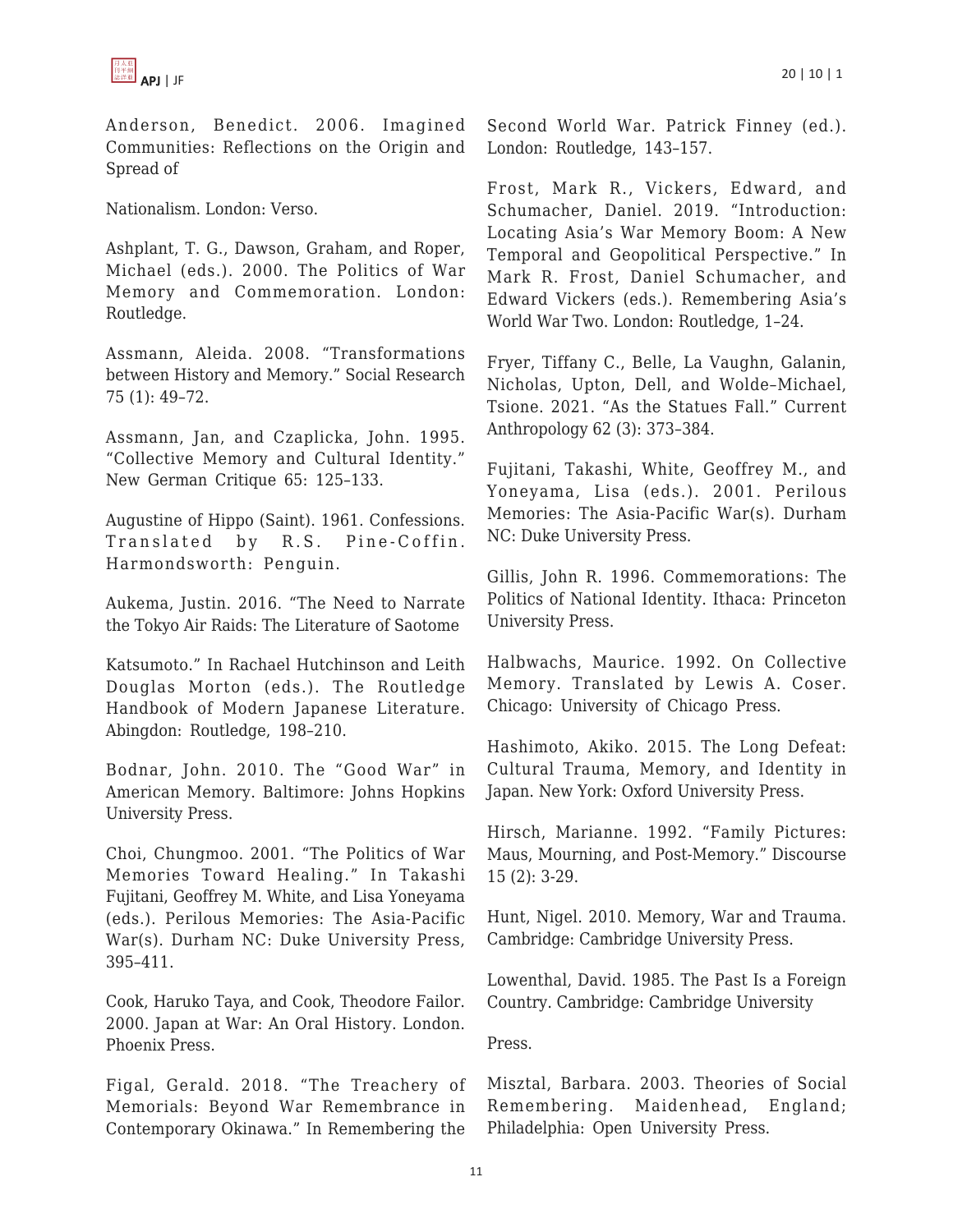

Moore, Aaron William. 2013. Writing War: Soldiers Record the Japanese Empire. Cambridge, MA: Harvard University Press.

Morris-Suzuki, Tessa, Low, Morris, Petrov, Leonid, and Tsu, Timothy Y. 2013. East Asia Beyond the History Wars: Confronting the Ghosts of Violence. London: Routledge.

Mosse, George. 1990. Fallen Soldiers: Reshaping the Memory of the World Wars. New York: Oxford University Press.

Munslow, Alun. 2006. Deconstructing History. London: Routledge.

Nguyen, Viet Thanh. 2017. Nothing Ever Dies: Vietnam and the Memory of War. Cambridge:

Harvard University Press.

Nora, Pierre. 1989. "Between Memory and History: Les Lieux de Mémoire." Representations 26: 7–24.

Perks, Robert, and Thomson, Alistair (eds.). 1998. The Oral History Reader. London: Routledge.

Saaler, Sven, and Schwentker, Wolfgang (eds.). 2008. The Power of Memory in Modern Japan. Folkestone: Global Oriental.

Shirakawa, Tetsuo. 2015. "Senbotsusha irei" to kindai Nihon: jun'nan-sha to gokoku jinja no seiritsu-shi. Tokyo: Bensei shuppan.

Takahashi, Saburō. 1988. "Senki mono" wo yomu: sensō taiken to sengo Nihon shakai. Kyoto: Akademia shuppankai.

Twomey, Christina, and Koh, Ernest (eds.). 2014. The Pacific War: Aftermaths, Remembrance and Culture. London: Routledge.

Winter, Jay. 2014. Sites of Memory, Sites of Mourning: The Great War in European Cultural

History. Cambridge: Cambridge University Press.

Winter, Jay, and Sivan, Emmanuel (eds.). 2000. War and Remembrance in the Twentieth

Century. Cambridge: Cambridge University Press.

Woods, Colleen. 2020. Freedom Incorporated: Anticommunism and Philippine Independence in the Age of Decolonization. Ithica: Cornell University Press.

Yoneyama, Lisa. 2016. Cold War Ruins: Transpacific Critique of American Justice and

Japanese War Crimes. Durham, NC: Duke University Press.

Yoshida, Yutaka. 2011. Heishi tachi no sengoshi. Tokyo: Iwanami shoten.

Yoshida, Yutaka. 2005. Nihonjin no sensōkan: sengo-shi no naka no henyō. Tokyo: Iwanami

shoten.

Young, James E. 1992. "The Counter-Monument: Memory against Itself in Germany Today."

Critical Inquiry 18 (2): 267–296.

This article is the introduction to **The Special Issue: Re-examining Asia-Pacific War Memories: Grief, Narratives, and Memorials.** See the Table of Contents [here](https://apjjf.org/2022/10/ToC.html).

**Justin Aukema** is an Associate Professor in the Faculty of Economics at Osaka Metropolitan